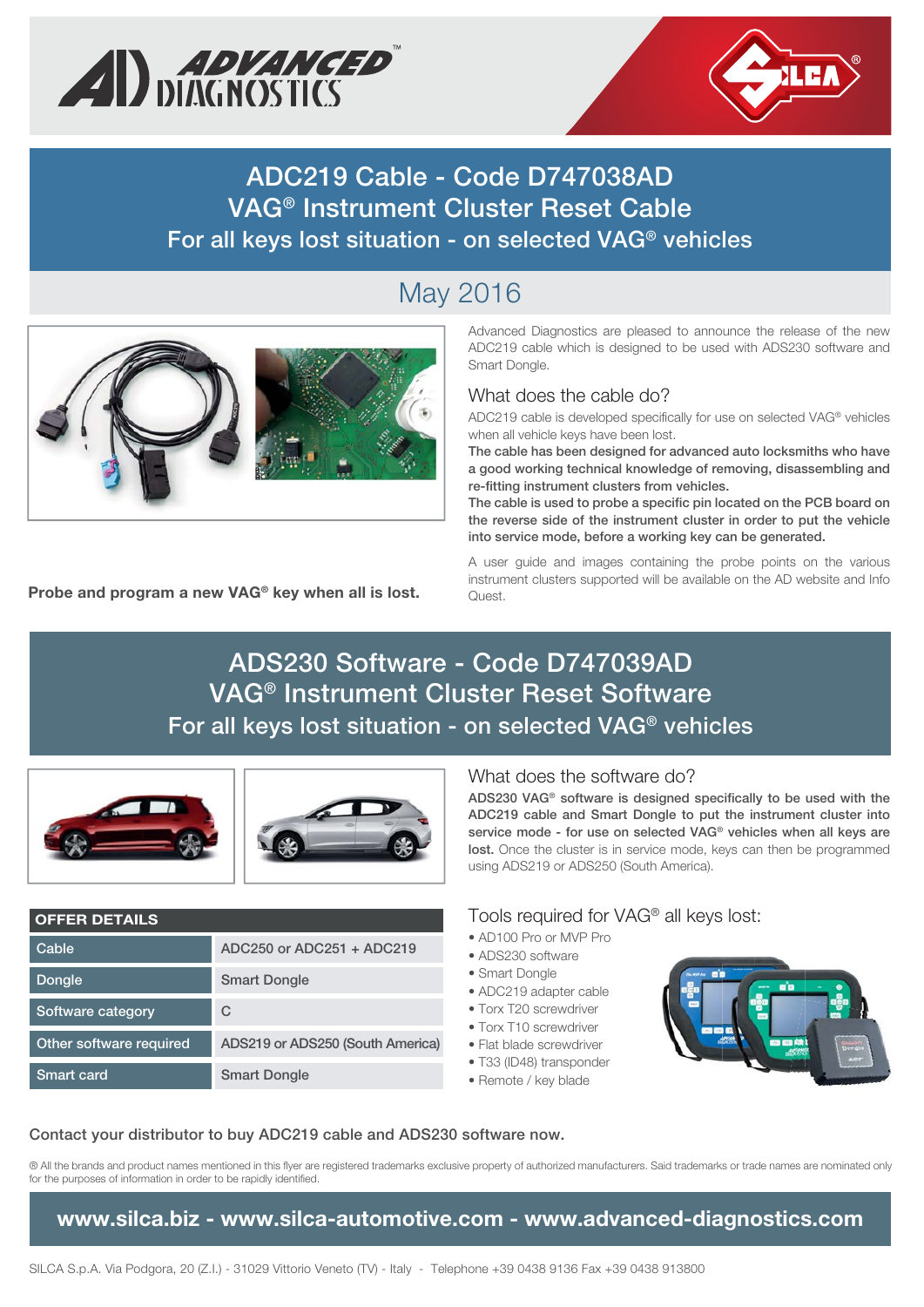



## **Škoda® Applications**

VAG® ADS230 Software used with ADC219 Cable

| <b>TABLE</b>                                              |                           |                     |  |
|-----------------------------------------------------------|---------------------------|---------------------|--|
| $\widehat{\phantom{0}}$                                   | PRO                       | $\bullet$           |  |
| Škoda <sup>®</sup> Fabia II Facelift (54)<br>2010 to 2013 | ADC250 or ADC251 + ADC219 | Smart Dongle        |  |
| Škoda <sup>®</sup> Octavia II (1Z)<br>2006 to 2009        | ADC250 or ADC251 + ADC219 | Smart Dongle        |  |
| Škoda <sup>®</sup> Octavia II (1Z)<br>2009 to 2013        | ADC250 or ADC251 + ADC219 | Smart Dongle        |  |
| Škoda <sup>®</sup> Rapid (NH)<br>2012 to 2013             | ADC250 or ADC251 + ADC219 | <b>Smart Dongle</b> |  |
| Škoda <sup>®</sup> Superb II (3T)<br>2008 to 2013         | ADC250 or ADC251 + ADC219 | Smart Dongle        |  |
| Škoda <sup>®</sup> Yeti (5L)<br>2010 to 2013              | ADC250 or ADC251 + ADC219 | Smart Dongle        |  |

#### **Notes:**

Due to the number of cluster variations fitted to VAG® group vehicles, AD cannot guarantee 100% coverage for ADC219 / ADS230 in a lost key situation for the vehicles listed in the application list.

The cable has been designed for advanced auto locksmiths who have a good working technical knowledge of removing, disassembling and re-fitting instrument clusters from vehicles.

#### **Important note:**

To prevent damage to the Smart Dongle, ensure that the ignition is turned off when connecting the tester to the vehicle.

#### **Please visit the Advanced Diagnostics website to see the training video procedure.**

® All the brands and product names mentioned in this flyer are registered trademarks exclusive property of authorized manufacturers. Said trademarks or trade names are nominated only for the purposes of information in order to be rapidly identified.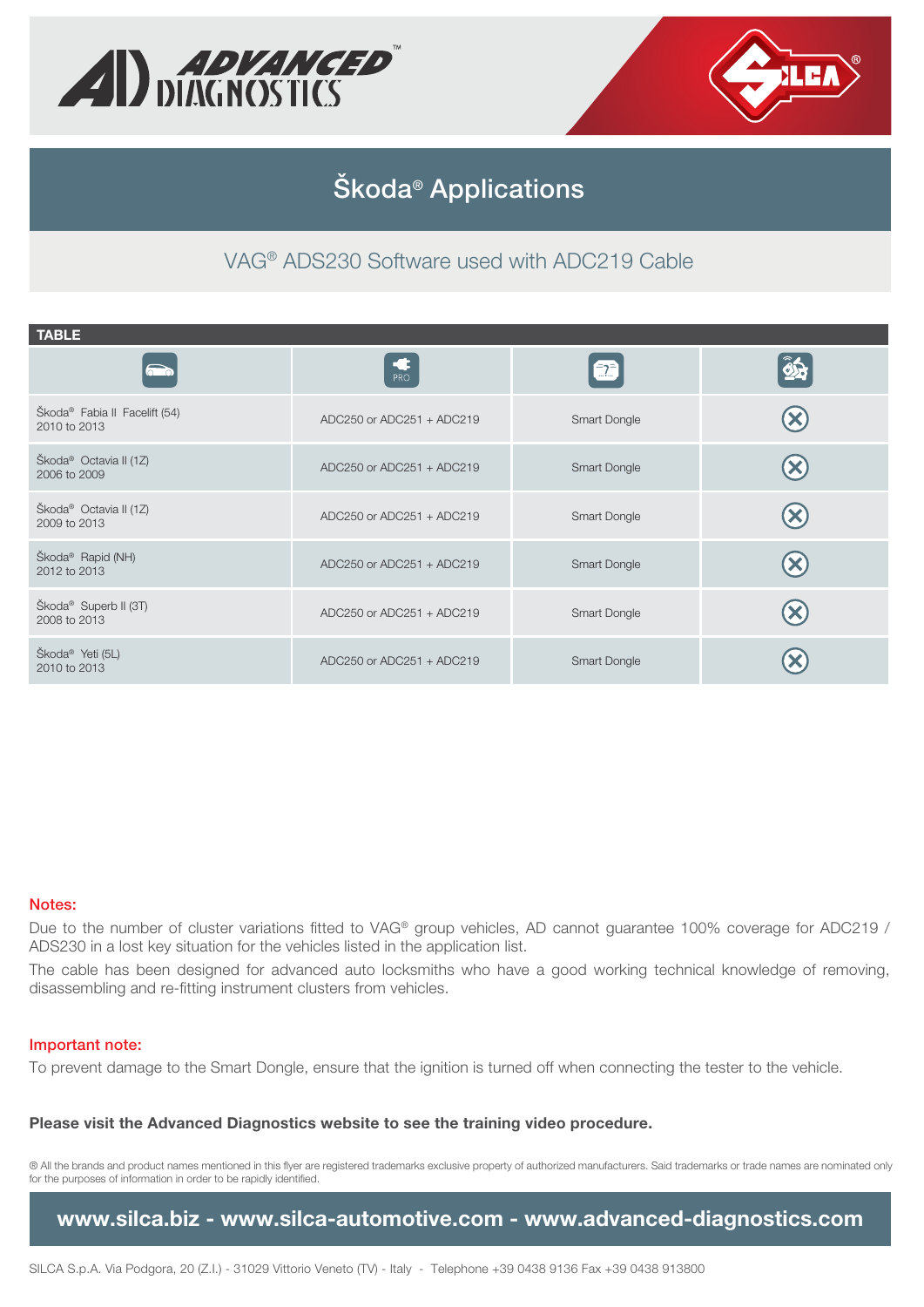



## **Seat® Applications**

VAG® ADS230 Software used with ADC219 Cable

| <b>TABLE</b>                                    |                           |              |    |
|-------------------------------------------------|---------------------------|--------------|----|
| $\sum$                                          | PRO                       | $\bullet$    | 85 |
| Seat <sup>®</sup> Alhambra (7N)<br>2010 to 2013 | ADC250 or ADC251 + ADC219 | Smart Dongle |    |
| Seat <sup>®</sup> Cordoba (6L)<br>2005 to 2009  | ADC250 or ADC251 + ADC219 | Smart Dongle |    |
| Seat <sup>®</sup> Ibiza (6J)<br>2009 to 2013    | ADC250 or ADC251 + ADC219 | Smart Dongle |    |
| Seat <sup>®</sup> Ibiza (6J)<br>2014 onwards    | ADC250 or ADC251 + ADC219 | Smart Dongle |    |
| Seat <sup>®</sup> Leon (1P)<br>2005 to 2009     | ADC250 or ADC251 + ADC219 | Smart Dongle |    |
| Seat <sup>®</sup> Leon (1P)<br>2010 to 2013     | ADC250 or ADC251 + ADC219 | Smart Dongle |    |
| Seat <sup>®</sup> Toledo (5P)<br>2005 to 2009   | ADC250 or ADC251 + ADC219 | Smart Dongle |    |
| Seat <sup>®</sup> Toledo (5P)<br>2010 to 2013   | ADC250 or ADC251 + ADC219 | Smart Dongle |    |

#### **Notes:**

Due to the number of cluster variations fitted to VAG® group vehicles, AD cannot guarantee 100% coverage for ADC219 / ADS230 in a lost key situation for the vehicles listed in the application list.

The cable has been designed for advanced auto locksmiths who have a good working technical knowledge of removing, disassembling and re-fitting instrument clusters from vehicles.

#### **Important note:**

To prevent damage to the Smart Dongle, ensure that the ignition is turned off when connecting the tester to the vehicle.

#### **Please visit the Advanced Diagnostics website to see the training video procedure.**

® All the brands and product names mentioned in this flyer are registered trademarks exclusive property of authorized manufacturers. Said trademarks or trade names are nominated only for the purposes of information in order to be rapidly identified.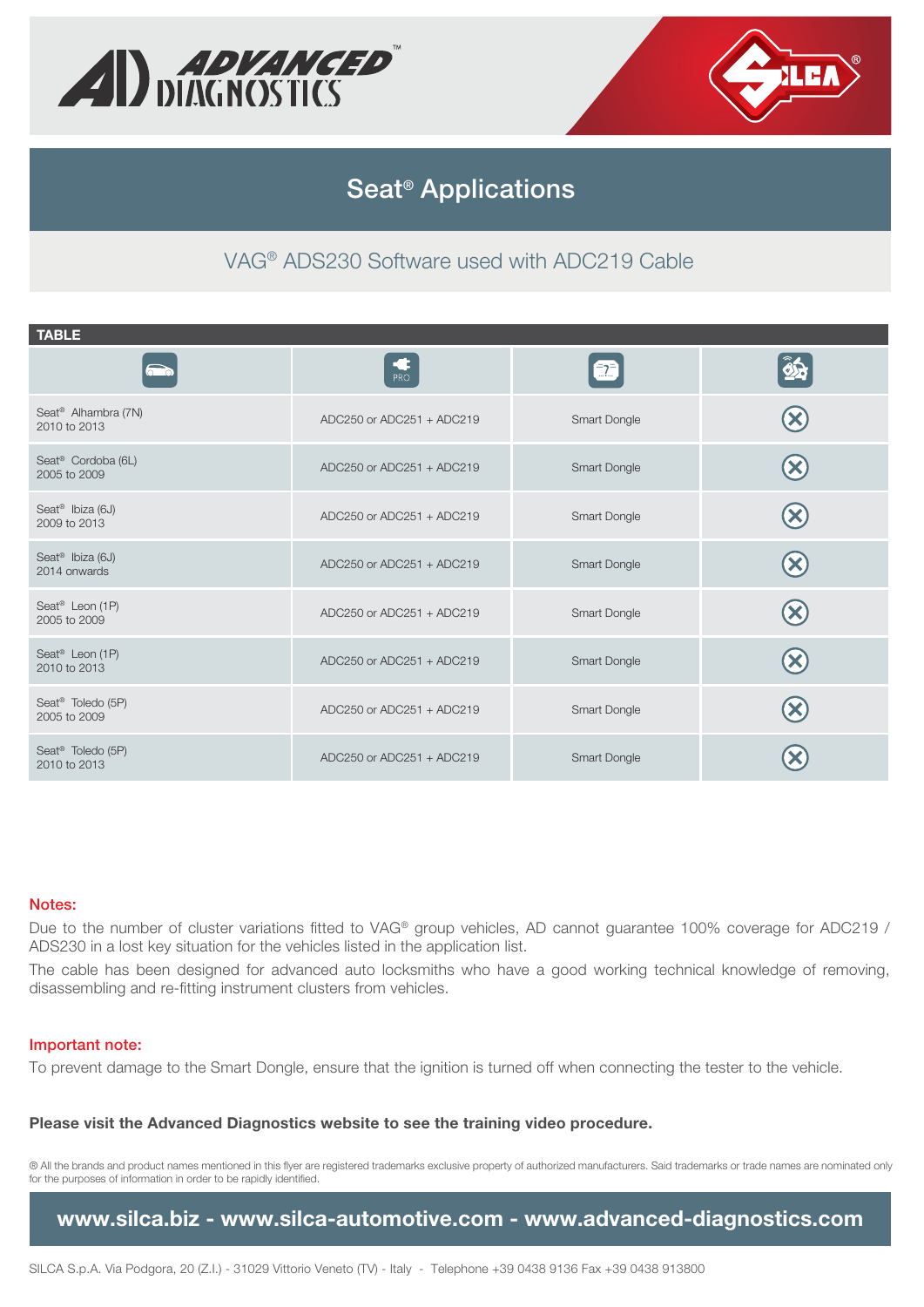



## **Volkswagen® Applications**

VAG® ADS230 Software used with ADC219 Cable

| <b>TABLE</b>                                                       |                           |              |  |
|--------------------------------------------------------------------|---------------------------|--------------|--|
|                                                                    | <b>PRO</b>                | 2            |  |
| Volkswagen <sup>®</sup> Amarok (2H)<br>2010 to 2013                | ADC250 or ADC251 + ADC219 | Smart Dongle |  |
| Volkswagen <sup>®</sup> Caddy (2K)<br>2003 to 2009                 | ADC250 or ADC251 + ADC219 | Smart Dongle |  |
| Volkswagen® Caddy (2C)<br>2010 to 2013                             | ADC250 or ADC251 + ADC219 | Smart Dongle |  |
| Volkswagen <sup>®</sup> Eos (1F)<br>2005 to 2009                   | ADC250 or ADC251 + ADC219 | Smart Dongle |  |
| Volkswagen <sup>®</sup> Eos (1F)<br>2009 to 2013                   | ADC250 or ADC251 + ADC219 | Smart Dongle |  |
| Volkswagen <sup>®</sup> Golf 5 / Jetta / Bora (1K)<br>2006 to 2009 | ADC250 or ADC251 + ADC219 | Smart Dongle |  |
| Volkswagen® Golf 6 / Jetta / Bora (5K)<br>2009 to 2012             | ADC250 or ADC251 + ADC219 | Smart Dongle |  |
| Volkswagen <sup>®</sup> Passat USA (NM)<br>2010 to 2013            | ADC250 or ADC251 + ADC219 | Smart Dongle |  |
| Volkswagen <sup>®</sup> Polo (6R)<br>2009 to 2012                  | ADC250 or ADC251 + ADC219 | Smart Dongle |  |

#### **Notes:**

Due to the number of cluster variations fitted to VAG® group vehicles, AD cannot guarantee 100% coverage for ADC219 / ADS230 in a lost key situation for the vehicles listed in the application list.

The cable has been designed for advanced auto locksmiths who have a good working technical knowledge of removing, disassembling and re-fitting instrument clusters from vehicles.

#### **Important note:**

To prevent damage to the Smart Dongle, ensure that the ignition is turned off when connecting the tester to the vehicle.

#### **Please visit the Advanced Diagnostics website to see the training video procedure.**

® All the brands and product names mentioned in this flyer are registered trademarks exclusive property of authorized manufacturers. Said trademarks or trade names are nominated only for the purposes of information in order to be rapidly identified.